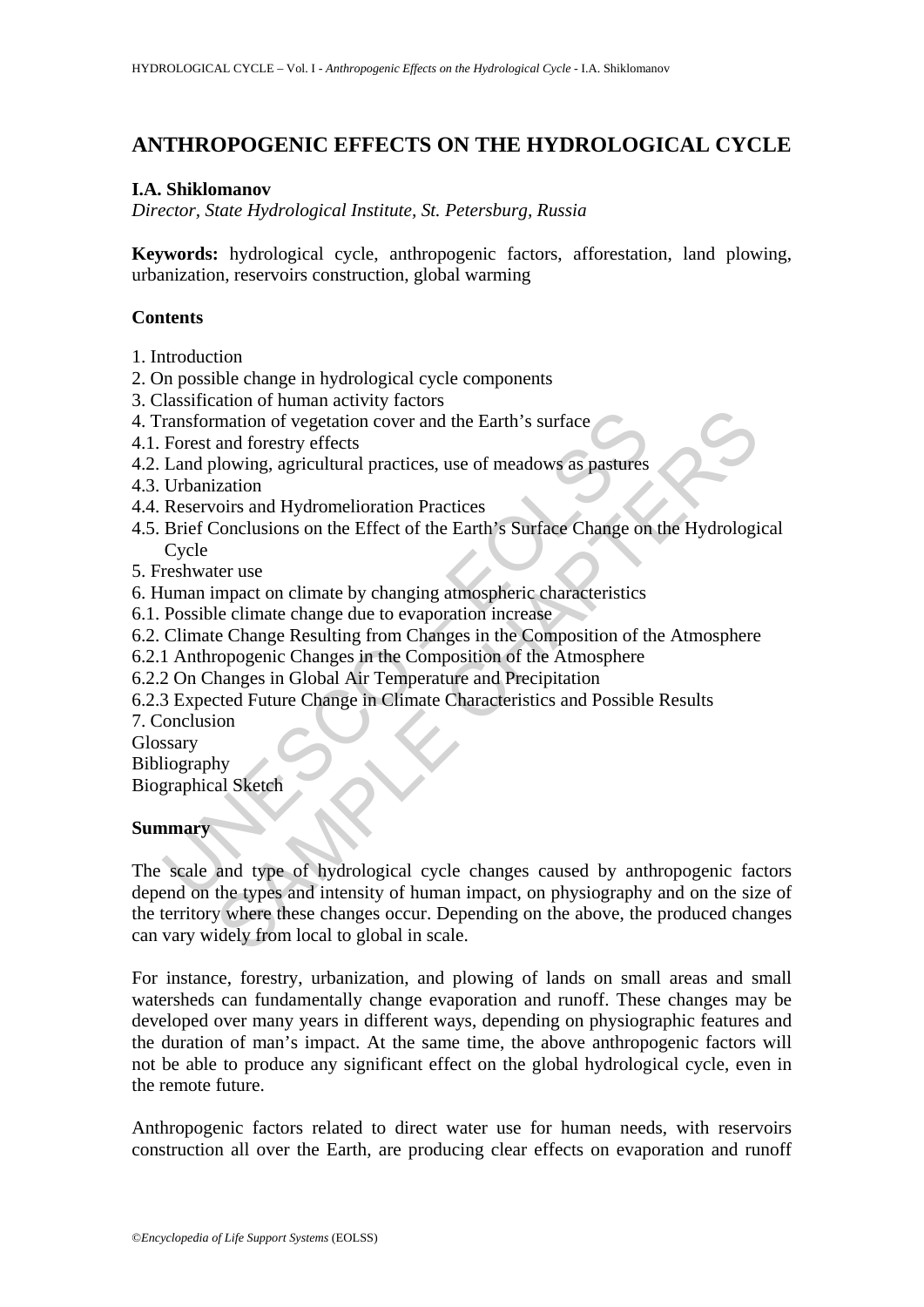within large river basins, natural-economic regions and even countries. In Europe and Asia the annual volume of freshwater use is 15 to 16% of the total annual river runoff. In regions of water deficit there are countries where these values attain 60 to 80%. For the whole Earth, however, the total freshwater use is not great when compared with total annual river runoff—total water withdrawal is 9%, and water consumption is 5%.

The volume of freshwater use depends to a great extent on the water use technologies. There are great reserves for economic freshwater use in industries and agriculture, and their effective application may lead to a stable water use in the coming decades.

From the viewpoint of possible human impact on the hydrological cycle, the most serious problems are associated with predicted anthropogenic change in global climate due to higher concentrations of  $CO<sub>2</sub>$  and other greenhouse gases in the atmosphere. A rise of global air temperature by several degrees may bring about obvious changes in all hydrological cycle components in many regions of the world. This may have severe impacts on socio-economic development and the environment.

# **1. Introduction**

Human activity inevitably affects the environment. It causes changes in plant cover and natural landscapes, and transforms water systems by making different hydraulic structures; the rate of freshwater use is very high. Great quantities of products from human activity are gradually accumulating in water bodies, in soils and on the Earth's surface—this is already an obstacle for socio-economic development in many regions and countries.

of global air temperature by several degrees may bring about obv<br>cological cycle components in many regions of the world. This<br>acts on socio-economic development and the environment.<br>**Atroduction**<br>man activity inevitably a and air temperature by several degrees may bring about obvious changes is<br>al cycle components in many regions of the world. This may have se<br>socio-economic development and the environment.<br>**Etion**<br>ivity inevitably affects In general, anthropogenic factors cause adverse qualitative characteristics of the environment, particularly from ever-growing contamination of the air, surface and subsurface waters, soils and subsoils, and degradation of natural landscapes. These processes are well-known and have been analyzed in numerous publications. Human activity, however, can also affect the quantitative characteristics of the hydrological cycle, i. e. it can affect the regime and quantity of precipitation, evaporation and river runoff on local, regional and global scales. This problem is discussed in this chapter where different factors are considered from the viewpoint of their effects on hydrological cycle components, today and in the near future.

# **2. On possible change in hydrological cycle components**

Huan activity affects to a certain extent all basic components of the hydrological cycle: precipitation, evaporation and river runoff. Moreover, any change in any component leads to a change in the other components. It should be noted that the scale and type of change in hydrological cycle components greatly depend on the size of the area concerned. As a rule, the larger the territory the more stable the natural ratios between individual components of the hydrological cycle. Nevertheless, they are subject to the effects of anthropogenic factors.

To prove this, let us consider a scheme for the hydrological cycle (see Figure 1) with basic digital indices of its components as calculated by Russian hydrometeorologists.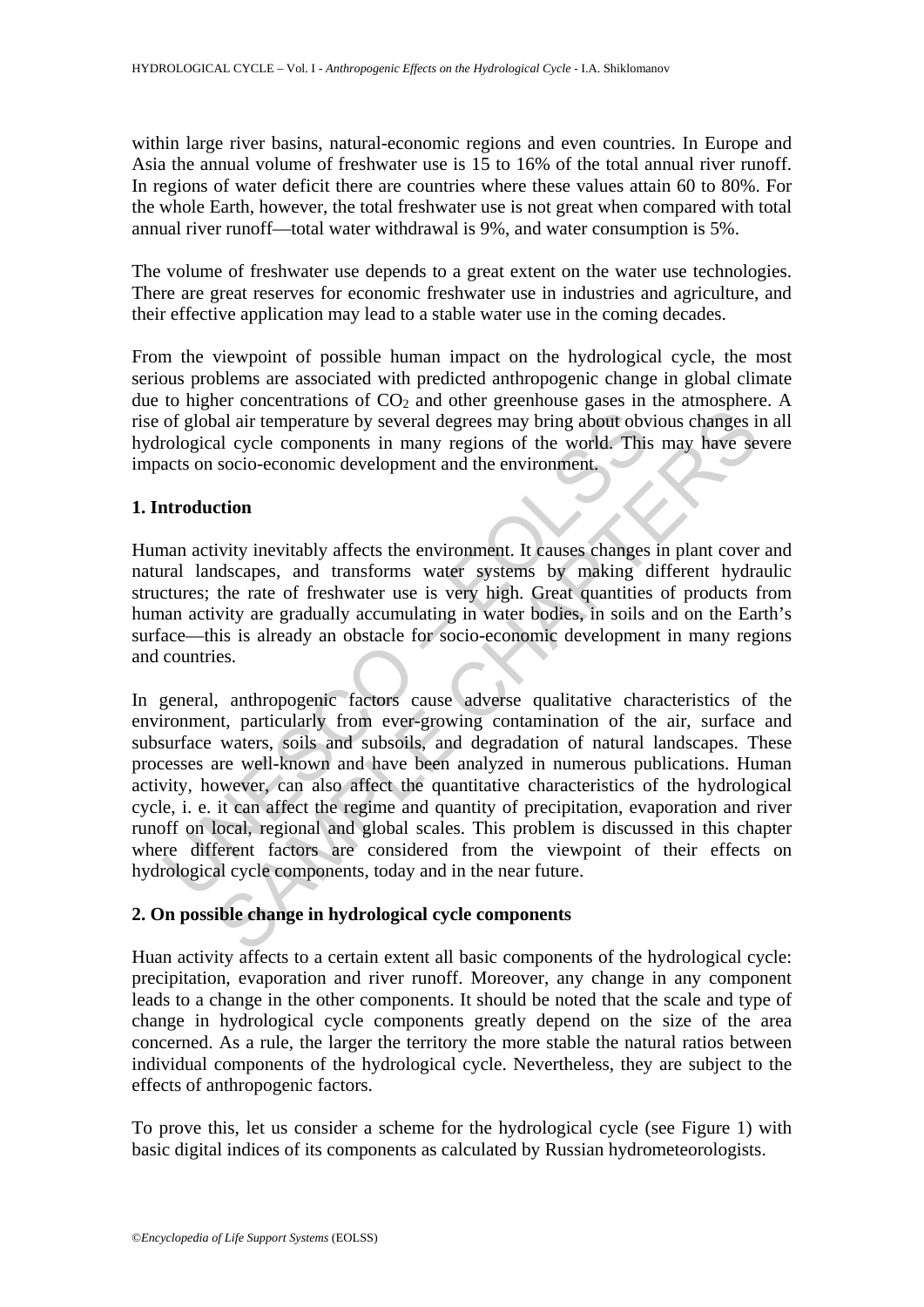According to this scheme unit equations for long-term water balance for territories of different sizes are usually presented in the following ways:

- for the Earth as a whole:

$$
P = P_0 + P_{e'} + P_{e''} = E_0 + E_{e'} + E_{e''} = E
$$
\n(1)

- for oceans:

$$
E_0 = P_0 + R = P_0 + R_s + R_{un}
$$
 (2)

- for the areas of external runoff and river basins:

$$
P_{e'} = E_{e'} + R_s + R_{un}
$$
\n
$$
\tag{3}
$$

- for closed (endorheic) areas without outflow to the world ocean:



Figure 1. The global water cycle

In equations  $(1)$  to  $(4)$ :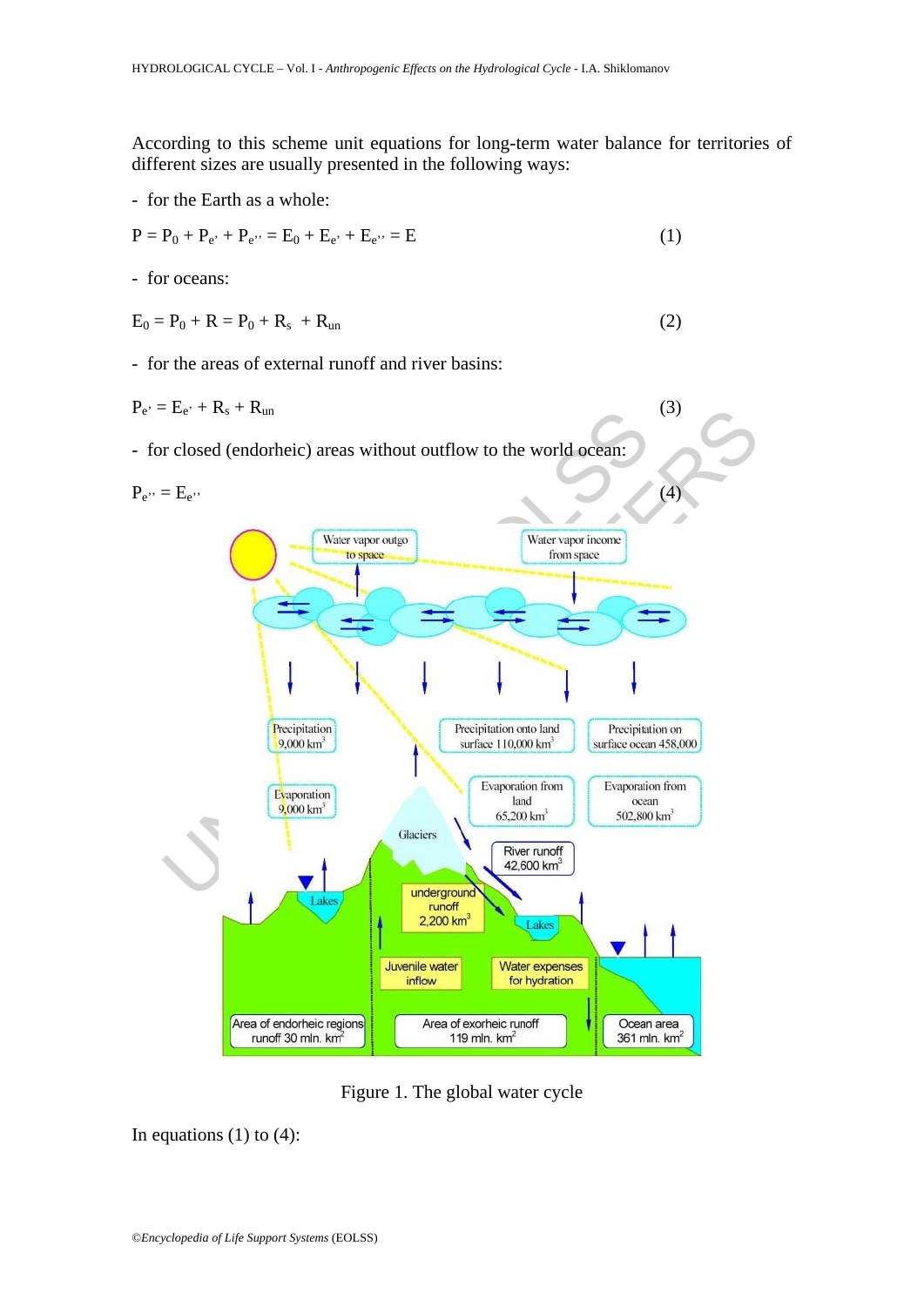P,  $P_0$ ,  $P_e$ <sup>'</sup>, and  $P_e$ <sup>'</sup> are precipitation for the Earth as a whole, for oceans for areas of external runoff and internal runoff, respectively; E,  $E_0$ ,  $E_e$ , and  $E_e$ <sup>3</sup> are evaporation from the Earth as a whole, from oceans, areas of external runoff and internal runoff, respectively;  $R$ ,  $R_s$  and  $R_{un}$  are total runoff, surface runoff and subsurface runoff, respectively.

These equations are valid for static conditions on the assumption that water income from cosmic space is balanced by water vapor transport to cosmic space, and inflow of deep juvenile water is compensated by water losses for hydration.

To analyse the anthropogenic change in hydrological cycle components, it is very important to introduce the term "coefficient of water cycle" presented as follows:

$$
K_c = \frac{P}{P_{ad}} = \frac{P_{ad} + P_e}{P_{ad}}
$$
 (5) (5)

P<br>  $P_{\text{ad}} = \frac{P_{\text{ad}} + P_e}{P_{\text{ad}}}$ <br>  $P_{\text{ad}}$ <br>
Te:  $K_e$  is coefficient of water cycle; P is precipitation;  $P_{\text{ad}}$  is adve<br>
tuced by water vapor transported from outside;  $P_e$  is local preciporation from the study terri  $P_{\text{ad}} + P_{\text{e}}$ <br>  $P_{\text{ad}}$  is coefficient of water cycle; P is precipitation;  $P_{\text{ad}}$  is advective precipitation of from the study territory. It is veident, that the water cycle coefficient of norm and agreement with where:  $K_c$  is coefficient of water cycle; P is precipitation;  $P_{ad}$  is advective precipitation produced by water vapor transported from outside;  $P_e$  is local precipitation formed by evaporation from the study territory. It is evident, that the water cycle coefficient should be in good agreement with the study area: if the area is  $50\,000$  to 1 000 000 sq. km,  $K_c$ is about 1; for areas exceeding one million sq. km  $K_c$  is larger than 1; e. g.  $K_c = 1.42$  for Africa, and  $K_c = 1.65$  for Eurasia.

When analysing the above equations and the approximate digital characteristics of the components shown in Figure 1, it is possible to draw some general (qualitative) conclusions on possible human impact on certain components of the hydrological cycle:

- **as precipitation onto land mainly depends on water vapor fluxes transported** from oceans and directly affects river runoff and evaporation from land, human activity can affect precipitation only on quite a limited scale;
- anthropogenic change in evaporation from the oceans (e.g. as a result of the ocean pollution, oil film formation on the ocean surface, etc.) can greatly affect precipitation and runoff from land;
- intensive water use for human needs in endorheic areas cannot greatly affect the total water balance and characteristics of the global water cycle;
- human impact on global climate characteristics (total precipitation, air temperature, evaporation) can greatly affect water resources of the continents, regions and river basins.

As to the anthropogenic changes in river runoff on different space scales, it is possible to note the following:

- For the whole Earth human impact on river runoff cannot change the general equation of global water balance.
- For oceans the water balances of which are slightly affected by river runoff (except the Arctic Ocean), runoff changes (even significant ones) caused by human activity cannot greatly affect their water balances.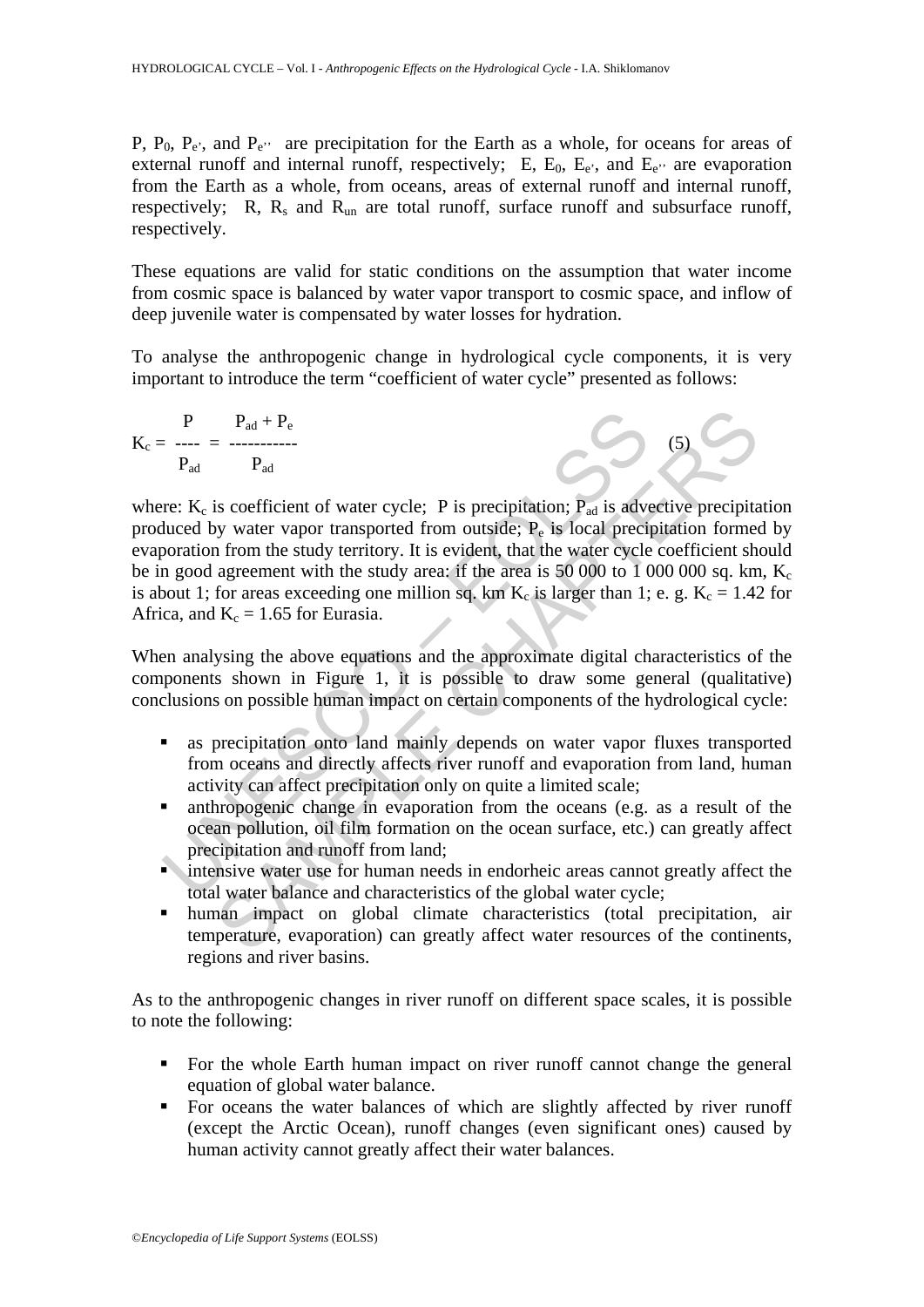- For assessment of anthropogenic runoff change on continents and large naturaleconomic regions where water cycle coefficient  $K_c > 1$ , it is necessary to take into account possible additional precipitation caused by increased evaporation due to human activity; this forms additional water resources, thus compensating for freshwater use to some extent.
- For individual regions and river basins with areas of 500 000 to 1 000 000 sq. km ( $K_c \approx 1$ ) and closed water balance, increased evaporation due to human activity directly causes decreased total river runoff; meanwhile human activity contributing to redistribution of surface and subsurface components of river runoff cannot decrease the total water resources.
- subsurface runoff, all lead to changes in the total runoff and h<br>at the outlets. In such basins, human activity can lead to a cor<br>river runoff.<br>**Tassification of human activity factors**<br>**Tassification of human activity fac** Extract runder that increasing the total runder cumour and startine runder and startine runder. In such basins, human activity can lead to a complete depletion runoff.<br>
ation of human activity factors<br>
many types of human For small regions and river basins where the river network does not drain subsurface water, anthropogenic change in evaporation from the basin, water diversion from the river network, and surface runoff transformation into subsurface runoff, all lead to changes in the total runoff and hydrological regime at the outlets. In such basins, human activity can lead to a complete depletion of river runoff.

### **3. Classification of human activity factors**

There are many types of human activity, which can affect the hydrological cycle in different physiographic conditions and time-space scales, i. e. from local scales to global ones.

According to the nature and scale of human impact on hydrological cycle components (precipitation evaporation, runoff), all the factors of human activity may be combined into the following groups:

1) Factors connected with transformation of the Earth's land surface.

These are:

- **forest clearance and afforestation (natural and artificial);**
- I and plowing, agrotechnical practices, use of meadows as pastures, etc.;
- urbanization;
- **Construction of reservoirs and hydromelioration practices (irrigation, drainage of** swamps and waterlogged areas).

2) Factors directly connected with water diversions from the channel network (including lakes and reservoirs), the use of this water by different users and return of the used water to the water bodies.

3) Factors affecting water balance components by changing general meteorological and climatic characteristics.

These changes are caused by different processes; they vary greatly in intensity of effect and area of coverage. They include possible changes in the global climate and water cycle resulting from large scale freshwater use, and human impact on the atmosphere due to additional heat fluxes to the atmosphere, higher concentrations of  $CO<sub>2</sub>$ , minor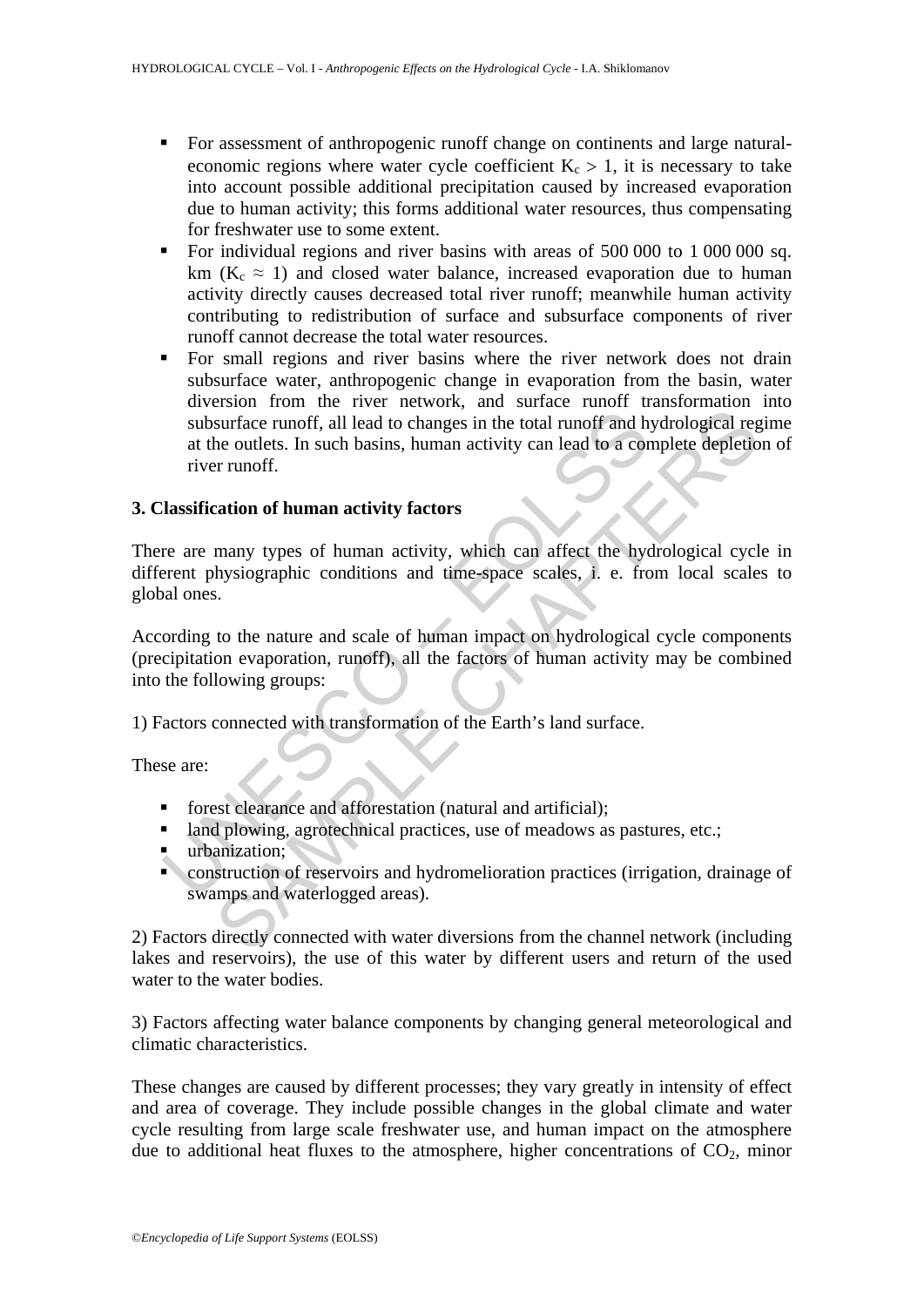gases (freons, nitrogen oxides, methane, etc.) and atmospheric aerosols.

Within large regions and river basins of the Earth many of the above types of human activity can operate simultaneously; they are related to different groups of factors and can affect the hydrological cycle components in different ways depending on the nature of their natural variations, the scale of the effect and specific physiographic features of the study areas.

More detailed information on the effect of different anthropogenic factors on hydrological cycle components are given below for individual territories, regions and for the globe.



#### **Bibliography**

Gleick P.H. (ed) (1993). *Water in Crisis.* Oxford University Press, pp. 473. [Problems of freshwater use in the world; statistical data on water resources, socio-economic aspects of their use and results in different countries of the world]

Reynolds E.R.C. and Thompson F.B. (eds) (1988). *Forests, Climate and Hydrology. Regional Impacts.* The UN University, Tokyo, Japan, pp. 217. [A set of papers on the effects of forests and forestry on hydrological cycle components in different regions]

Sagan C., Toon O.B. and Pollack J.B. (1979). *Human impact on climate of global significance since the domestication of fire.* Science, v. 204, No 4425, pp. 1363-1368. [Assessment of human impact on albedo and air temperature on the global scale]

Shiklomanov I.A. (1989). *Man's Impact on River Runoff.* Leningrad, Gidrometeoizdat, 334 pp. (in Russian). [Methodological approaches to assessment and analysis of effects of different human activities on the hydrological regime].

Shiklomanov I.A. (2000). *Appraisal and Assessment of World Water Resources.* Water International. March. Volume 25, No 1 IWRA, p. 11-33. [Brief results and conclusions of an assessment of the dynamics of renewable water resources and water availability in the world]

Van Dam J.C., ed. 1999. *Impacts of Climate Change and Climate Variability on Hydrological Regimes.* Cambridge University Press, 140 pp. [A set of papers on assessment of the effects of anthropogenic climate change on the hydrological regimes of continents]

#### **Biographical Sketch**

**Igor Alexeevich SHIKLOMANOV** was born in February 1939. In 1961 he graduated from the Leningrad Hydrometeorological Institute (Hydrological Faculty). From 1961 to the present time he has been working at the State Hydrological Institute in St. Petersburg (Russia) in different positions. Since 1981 he has been the director of the State Hydrological Institute.

In 1967 he defended his theses for a candidate's degree and in 1975, a theses for a doctor's degree on the speciality "Hydrology and Water Resources". Since 1985 he has been a professor with "Water